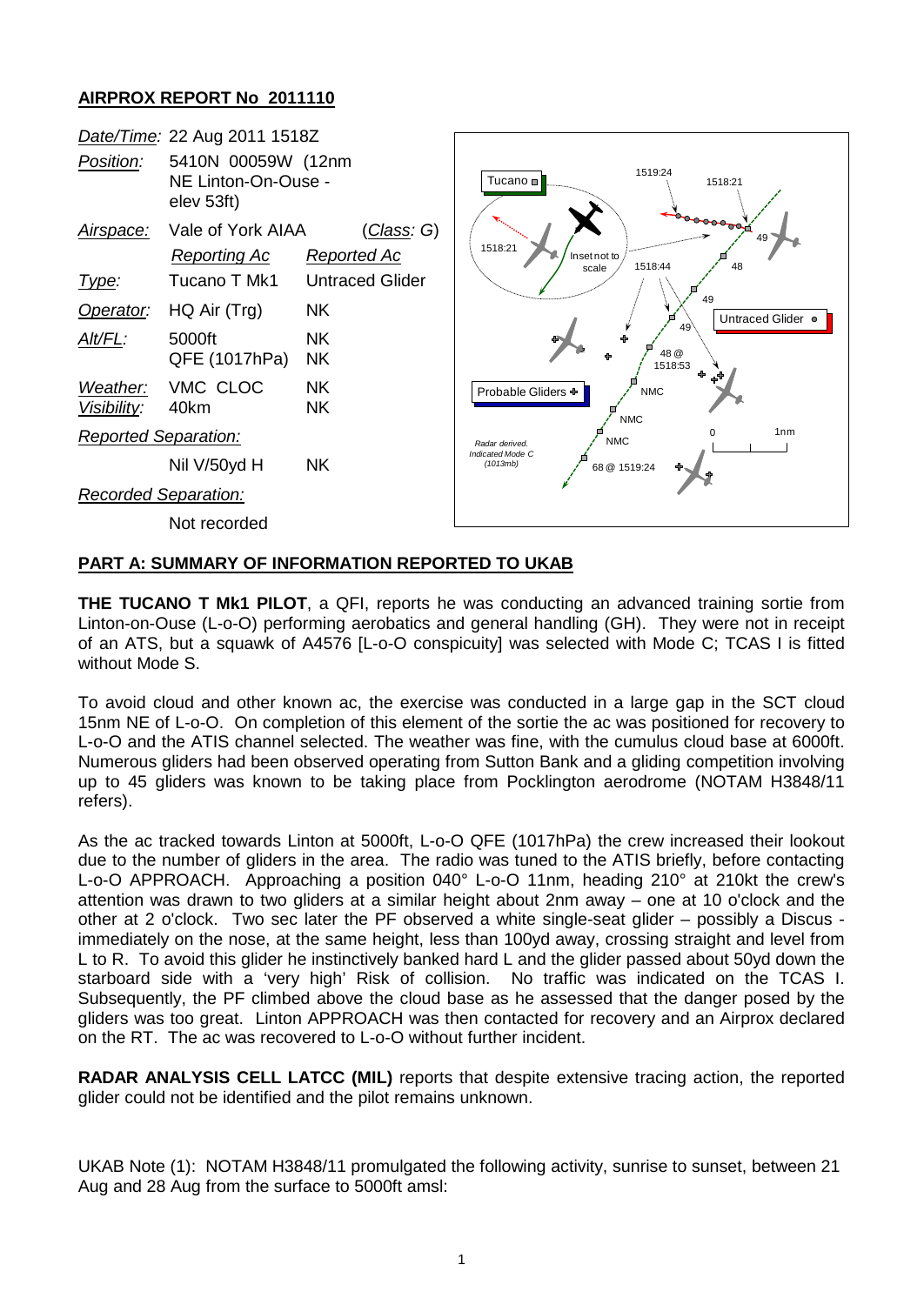'MAJOR GLIDING COMPETITION INC X-COUNTRY ROUTES. INTENSE ACTIVITY WI 5NM RADIUS 5356N 00048W (WOLDS GC, POCKLINGTON AD). UP TO 45 GLIDERS AND 7 TUG ACFT MAY PARTICIPATE. GLIDERS WILL NORMALLY OPR BLW THE INVERSION LVL OR BTN TOPS OF ANY CU CLOUDS AND 500FT AGL. FOR INFO ON ROUTES FOR THE DAY CTC GLIDER CONTEST CTL TEL 01759 303579 OR 07769141024. RTF 130.100MHZ.'

**THE LINTON-ON-OUSE APPROACH CONTROLLER (APP)** reports the Tucano crew reported an Airprox on the APP frequency at 1518UTC, but the flight was not on the controller's frequency at the time of the Airprox. The Tucano crew requested a visual recovery and reported having an Airprox a couple of minutes earlier. The pilot reported he had come within 50m of a glider at 5000ft S of Sutton Bank.

A glider competition had been notified for that day and there were a large number of primary contacts on the screen for most of the afternoon. The gliders routed from Pocklington - Pontefract - Thirsk - Pocklington. They passed within 5nm W of L-o-O and on their return passed within 5 miles E of the aerodrome. At the time of the Airprox there were a large number of gliders transiting to the E of the aerodrome between Full Sutton and Pocklington.

**THE LINTON-ON-OUSE ATC SUPERVISOR (SUP)** reports the controller's workload was 'low' and that of the unit 'medium to low' at the time of the Airprox, which was simply a case of high intensity glider activity within close proximity to an active military aerodrome. In excess of 40 gliders had been NOTAM'd and monitored on radar as they transited around the North York Moors and Vale of York. Unfortunately the Tucano experienced this Airprox as he commenced his recovery to L-o-O and before he had established two-way RT contact with APP. Had the Tucano crew made contact earlier then this incident may have been avoided by the use of radar; the APP controller fulfilled his obligations to the flight during the visual recovery. Information regarding the notified route of the glider competition had been disseminated to flying units at L-o-O.

**LINTON-ON-OUSE ATC** commented that Linton crews were aware of the NOTAM for the glider competitions and on such occasions they should be in RT contact with ATC earlier than usual, especially when operating in the vicinity of known glider activity. ATC have also agreed to inform crews when taxying out about glider contacts observed on radar, that might help the pilot determine an alternative route in advance before take-off.

**BM SAFETY MANAGEMENT** reports that the investigation conducted by Linton-on-Ouse confirmed that the Tucano pilot was not in receipt of an ATS when the Airprox occurred. Consequently, there are no ATM-related issues.

UKAB Note (2): The LAC radar recording does not illustrate this Airprox clearly. The Tucano is shown approaching the reported Airprox location from 1518:00, and a multitude of intermittent primary radar contacts are evident in the vicinity that are probably gliders. The Airprox occurs at about 1518:21, when the Tucano was 12nm NE of L-o-O tracking 210° in a level cruise indicating 4900ft (1013hPa). At that point the untraced glider is not shown at all. Nonetheless, successive sweeps reveal a primary contact in the exact position the Tucano has just vacated maintaining a steady track of about 280°, which seems to have been crossing from the Tucano's L - R as reported, thereby giving credence to the Tucano pilot's reported separation. However, no avoiding action is apparent from the Tucano at that point. The gliders reported by the Tucano pilot in his 10 o'clock and 2 o'clock positions might be those shown later at 1518:44, and on the next sweep a slight descent and jink to the L are evident that accord with the reported avoiding action L turn. Thereafter, no Mode C is evident from the Tucano until 1519:24, when it indicates 6800ft (1013hPa) evincing the Tucano pilot's reported climb to higher levels above the cloud base to avoid the glider traffic.

**HQ AIR (TRG)** comments that the absence of an ATS was a factor in this incident, and the limited effectiveness of TCAS in an environment where non-transponding traffic proliferates is also noted.